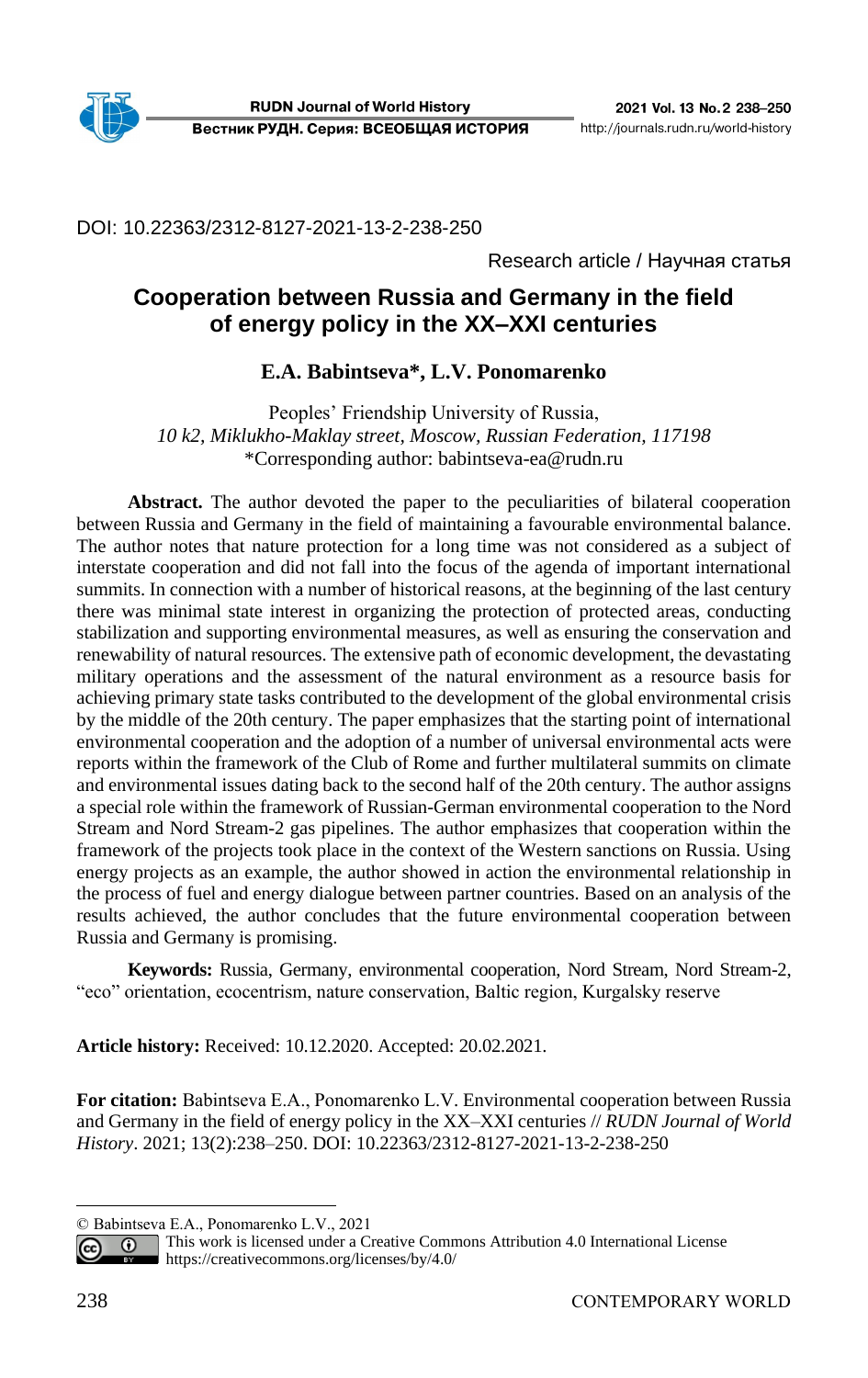## **Cотрудничество России и Германии в сфере энергетической политики в XX–XXI вв.**

### **Е.А. Бабинцева\*, Л.В. Пономаренко**

Российский университет дружбы народов, *117198, Российская Федерация, г. Москва, ул. Миклухо-Маклая, д. 10, к. 2* \*babintseva-ea@rudn.ru

**Аннотация.** Авторы посвятили статью особенностям двустороннего взаимодействия России и Германии в области поддержания благоприятного баланса окружающей среды. Авторами отмечается, что длительное время охрана природы не рассматривалась в качестве предмета межгосударственного сотрудничества и не попадала в фокус повестки дня важных международных встреч на высшем уровне. В связи с рядом исторических причин еще в начале прошлого века отмечается минимальный государственный интерес к вопросу организации охраны заповедных зон, проведению стабилизационных и поддерживающих природоохранных мероприятий, а также обеспечению сохранности и возобновляемости природных ресурсов. Экстенсивный путь экономического развития, разрушительные военные действия и оценка природной среды в качестве ресурсного базиса для достижения первостепенных государственных задач способствовали развитию глобального экологического кризиса уже к середине XX в. В статье подчеркивается, что отправной точкой международного экологического сотрудничества и принятия ряда всеобщих природоохранных актов стали доклады в рамках работы Римского клуба и последовавшие за ними многосторонние встречи на высшем уровне, посвященные климатическим и природоохранным проблемам и датированные уже второй половиной XX в. Особенную роль в рамках российского-германского природоохранного сотрудничества автор отводит газопроводным магистральным проектам «Северный поток» и «Северный поток – 2». Авторами подчеркивается, что сотрудничество в рамках проектов происходило в условиях санкционного воздействия Запада на Россию. На примере энергетических проектов авторы показали в действии экологическое взаимоотношение в процессе топливно-энергетического диалога между странами-партнерами. На базе анализа достигнутых результатов авторы приходят к выводу о перспективности дальнейшего экологического сотрудничества между Россией и Германией.

**Ключевые слова:** Россия, Германия, экологическое сотрудничество, Северный поток, Северный поток – 2, «эко» ориентация, экоцентризм, охрана природы, Балтийские регион, Кургальский заказник

**История статьи:** Поступила в редакцию: 10.12.2020. Принята к публикации: 20.02.2021.

**Для цитирования:** *Babintseva Е.А., Ponomarenko L.V.* Environmental cooperation between Russia and Germany in the field of energy policy in the XX–XXI centuries // Вестник Российского университета дружбы народов. Серия: Всеобщая история. 2021. Т. 13. № 2. С. 238– 250. DOI: 10.22363/2312-8127-2021-13-2-238-250

#### **Introduction**

Environmental history as an object of research in science, in particular, in Russia, began to be considered relatively recently. This is largely due to disputes arising in the context of the interpretation of this term. The question is related to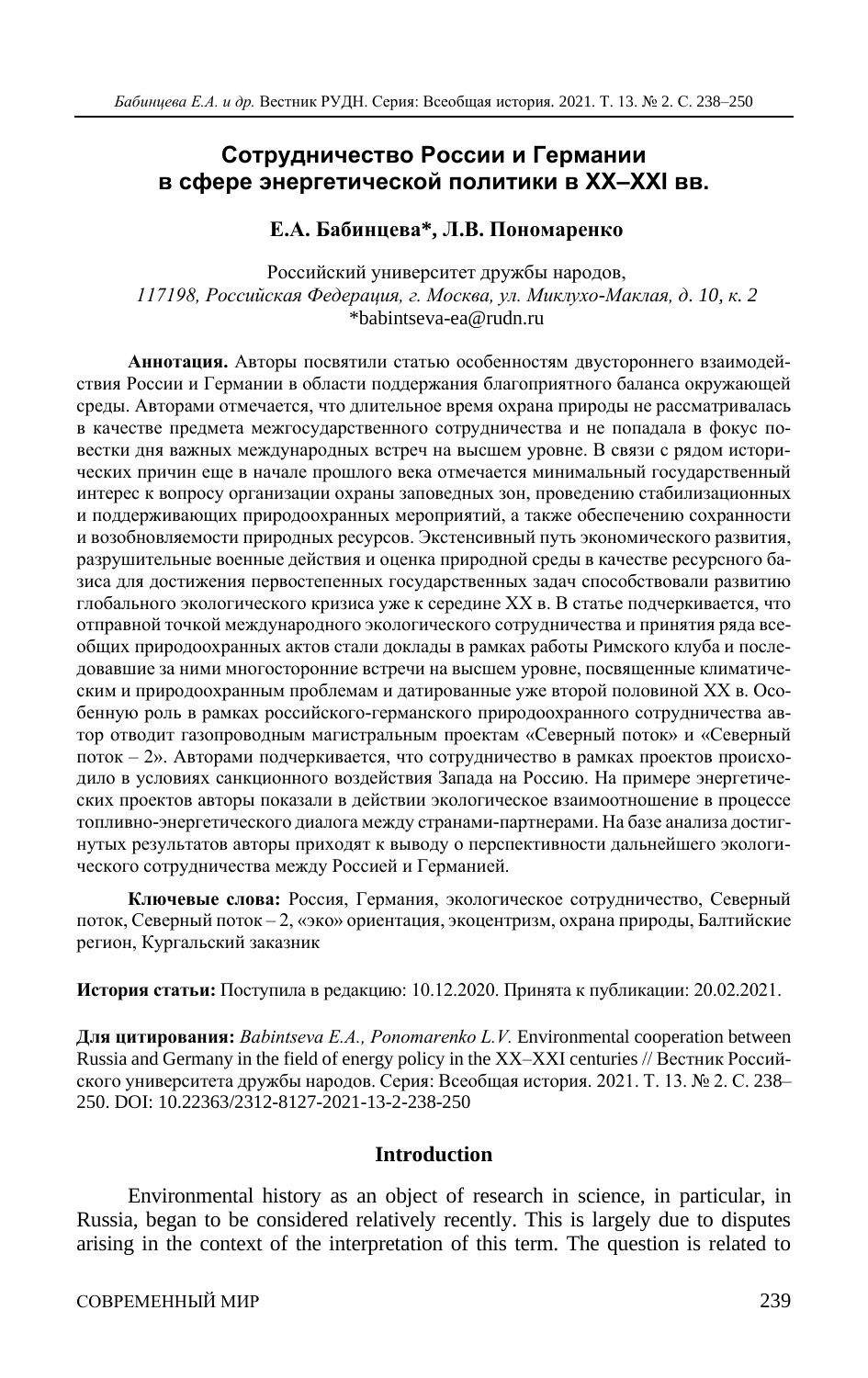whether to correlate it with the history of the development of environmental science as a field of natural science, or the term still refers to the environmental policy of states and interstate relations. First used in American historiography, the term "environmental history" in modern science can be interpreted as the interaction of Man and Nature in time [1. P. 10], which is far from the only definition. This formulation includes not only the completeness of the national approach to the study of this issue, but also touches upon moral, ethical, ideological and general humanitarian issues in the context of the relationship between the individual and the natural environment.

The topic of this article touches on the issue of international cooperation from the point of view of researchers of environmental history, which is undoubtedly important for filling the gaps and creating a connecting material for historical, political science, environmental and legal research related to international relations. In this regard, the attention of the authors was drawn to the experience of relations between Russia and Germany on topical energy issues. The choice of Germany as one of the subjects of relations is justified by the fact that this state has significant experience in the field of environmental protection. In just a few decades Germany has managed to overcome the crisis state of the environment and broken out into the pan-European leaders in terms of environmental protection. The research topic is of particular relevance in connection with the construction of the Nord Stream and Nord Stream-2 energy pipelines.

At present a fairly small number of scientific works have been devoted to direct consideration of the problem of relations between Russia and Germany in the environmental context. In the course of the study, the authors turned to both scientific research from various fields of knowledge in Russian, English and German, as well as publicistic sources and news reports from the media, materials on the official websites of important energy projects, presented for wide access.

In the course of the study, general scientific methods were used, the authors adhered to a systematic approach, which made it possible to consider the common problems of Russia and Germany in the field of energy cooperation and environmental protection. The method of historicism allowed to consider the continuity in the interaction of the parties. In the course of studying political interaction and events covered in the media, the method of analysis and synthesis was actively used.

Initially, the authors of the study set the goal of identifying the main factors of interaction between Russia and Germany, one way or another affecting the environment, in particular, in the energy field of cooperation. Also, the purpose of the study was to identify the main problems and prospects that arose in the course of cooperation between both subjects, which in the future can be used to continue the study of relations between Russia and Germany regarding the environment.

In its historical retrospect, it can be observed that domestic measures to protect, restore the environment and renewable natural resources were practiced several centuries ago. It is important to note that at the same time they were not associated with conscious environmental regulation in the modern understanding of this process. The main goal of both Russia and Germany for a long time remained the preservation of nature as the main raw material base for the implementation of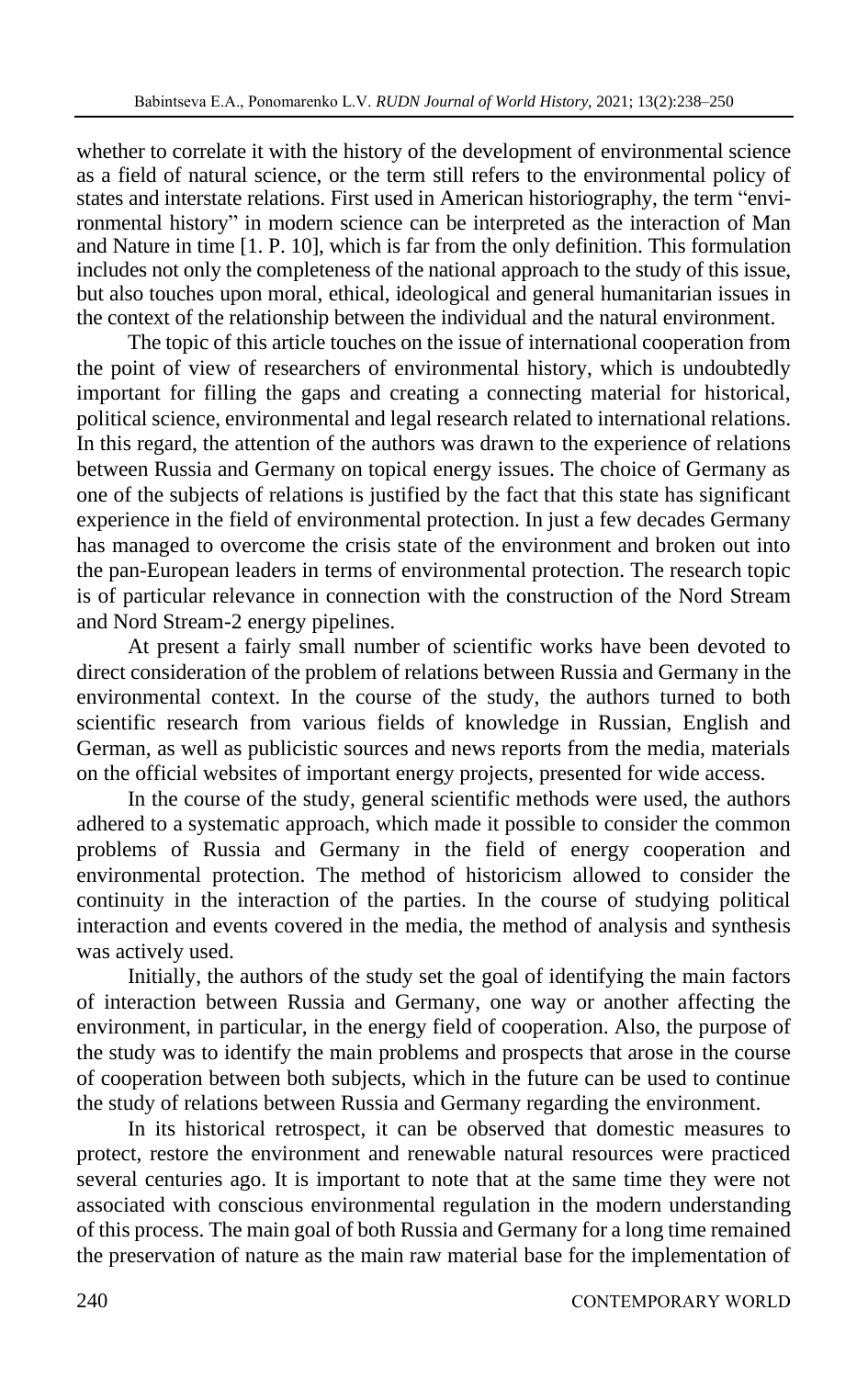state goals. This process is especially vividly observed in the development of forestry, and also reserve management and studies. Thus, a number of authors note measures according to which a special procedure for forest use in protected groves was established at the legislative level at the boundary of environmental legislation. Thus, due to restrictions and penalties imposed for cutting ship tree species in the 18th century, the renewability of the wood resource and the stable functioning of the Russian fleet were ensured [2. P. 29–35; 3. P. 171]. In Germany, the practice of compensatory forestry was known in the XIV–XV centuries yet [4. P. 7–11].

The period of the late  $XIX - early XX$  centuries is characteristic of large European powers as a period reflecting the consequences of the industrial revolution of past years, as well as a period of formation of an industrial economy. The development of industry, especially the heavy one, could not but affect all the basic indicators and factors of the vital activity of society. If in 1800 the world population was 906 million people, then in 1850 it was 1171 million, and 1608 million in 1900. In the XIX century, the average annual population growth rate of the two largest industrial countries in Europe, the UK and Germany, amounted to over 1%. At this rate, doubling is achieved in 70 years. In Russia over the same period, the average annual rate was 2% [5. P. 1]. Within the indicated range of years, active population growth and general economic growth were observed, which implies increased anthropogenic interference and environmental destabilization.

International cooperation in the field of environmental protection directly received its development only in the second half of the 20th century. This was largely due to the development of a conscious and focused nature of environmental regulation. As noted in reports of the Club of Rome, UN environmental conferences (Stockholm 1972), as well as the adoption of a number of international legal acts, the very paradigm of human attitude to nature has changed for the first time in the history of mankind.

At that time, the main goal of human influence on nature was not compensation for extensive consumption and not ensuring the preservation of economic benefits. The basis for environmental protection was the provisions related to the conscious responsibility of man to nature: saving biodiversity, minimizing damage from major environmental disasters, preserving the ecosystem for future generations. A number of terms have appeared in industrial environmental areas of science reflecting a new approach to the relationship between man and nature. So, in the sections of modern ecophilosophy and ecopsychology, the concept of "Ego" and "Eco" orientations was introduced: the phenomena characteristic of extensive anthropocentrism and intensive ecocentrism, respectively [6. P. 34].

The phenomenon of "eco" orientation should not be regarded as a modern trend or marketing move that exists in the interests of commercial organizations and the support of market mechanisms. In Germany, environmental friendliness becomes a conscious priority in comparison with a comfortable personal choice of consumer demand and lifestyle as a result of the mass ecologization of upbringing and the specifics of the environmental educational process. Environmental attractiveness is the basis of associative identification with the quality of goods and services that do not harm the already exhausted environment. In Russia, the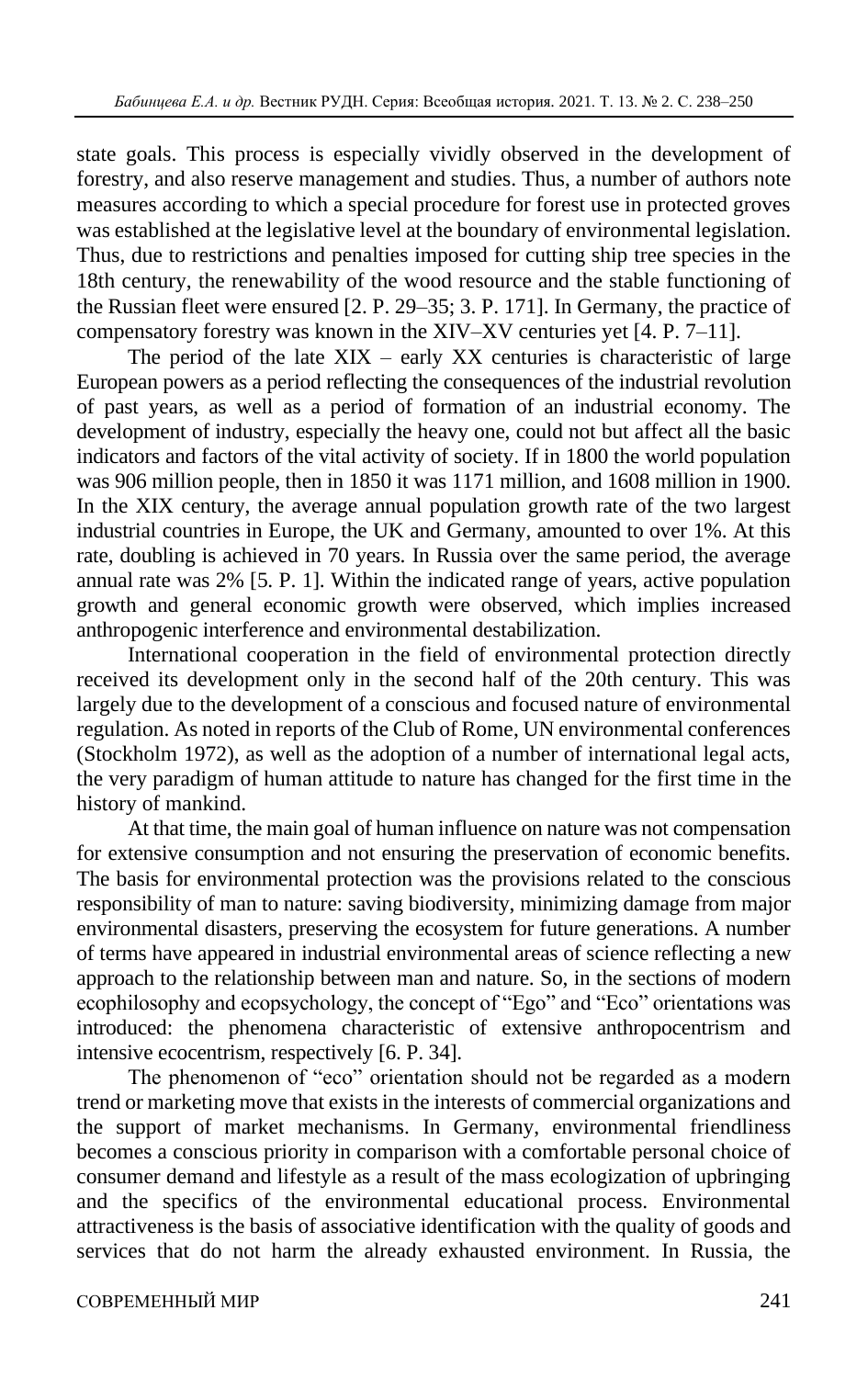collective terms "Deutsche Qualität" and "Made in Germany" have become a household name, synonymous with the concept of high quality.

Today, both states have a wide range of cooperation in the field of cultural relations, scientific, economic and environmental potential of countries.

Every year, cooperation between Russia and Germany finds expression in the framework of joint meetings, scientific conferences and congresses, where an exchange of environmental experience, as well as consultative events is carried out. A similar type of consultation dedicated to the integration of advanced technologies and economic development was deliberately held by Germany for the Russian side in 2012. As a result of the events, a Declaration was adopted to accompany the solution of problems raised during the meetings.

According to the Declaration, the German Society for International Cooperation (GIZ), which appears in the majority of environmental events in Russia and Germany, was instructed to provide technical support to the Ministry of Natural Resources of Russia [7]. At the same time, there is a high level of interest of the German side in the cooperation with Russia on climate change issues [8. P. 108].

For many years, the priority area in relations between Russia and Germany was the economy, in particular, the fuel and energy policy of states. Obviously, Russia has a significant advantage as the largest supplier of energy resources to Europe, which provides the Russian state with a number of economic and political benefits. Of course, bilateral relations presuppose, as German Chancellor A. Merkel noted, "interpenetration" of the interests of states. At the same time, the negative reaction of competing states to the appearance of rivals providing more favourable terms of supply is inevitable [9. P. 159].

On March 17, 2014, Merkel accused Russia of escalating the conflict in Ukraine and announced the possible introduction of anti-Russian sanctions by the European Union, including "measures against specific individuals responsible for exacerbating the situation." [Weißbuch zur Sicherheitspolitik und zur Zukunft der Bundeswehr 2016] Nevertheless, Germany was oriented to restore relations between Russia and the West due to its dependence on energy supplies from the Russian Federation and its interest in the operation of Nord Stream and Nord Stream-2 [10. P. 148–149]. The least favourable moment in this situation is that states often use indirect methods in competitive political and economic struggle for spheres of influence. So, pressure on the economy and state policy can be carried out by speculative methods and abuses in the field of environmental protection, just as, on the contrary, there is a deliberate disregard for environmental standards for the sake of economic and political interests. According to some authors, a similar situation has developed in a number of environmental non-governmental organizations, whose opinion contained signs of political commitment against the construction of the gas pipeline "Nord Stream  $- 2$ " [11. P. 138–139].

## **Environmental protection in the fuel and energy segment of cooperation**

Russia and Germany were in conditions of close mutually beneficial cooperation beginning from the times when gas pipes have been supplied from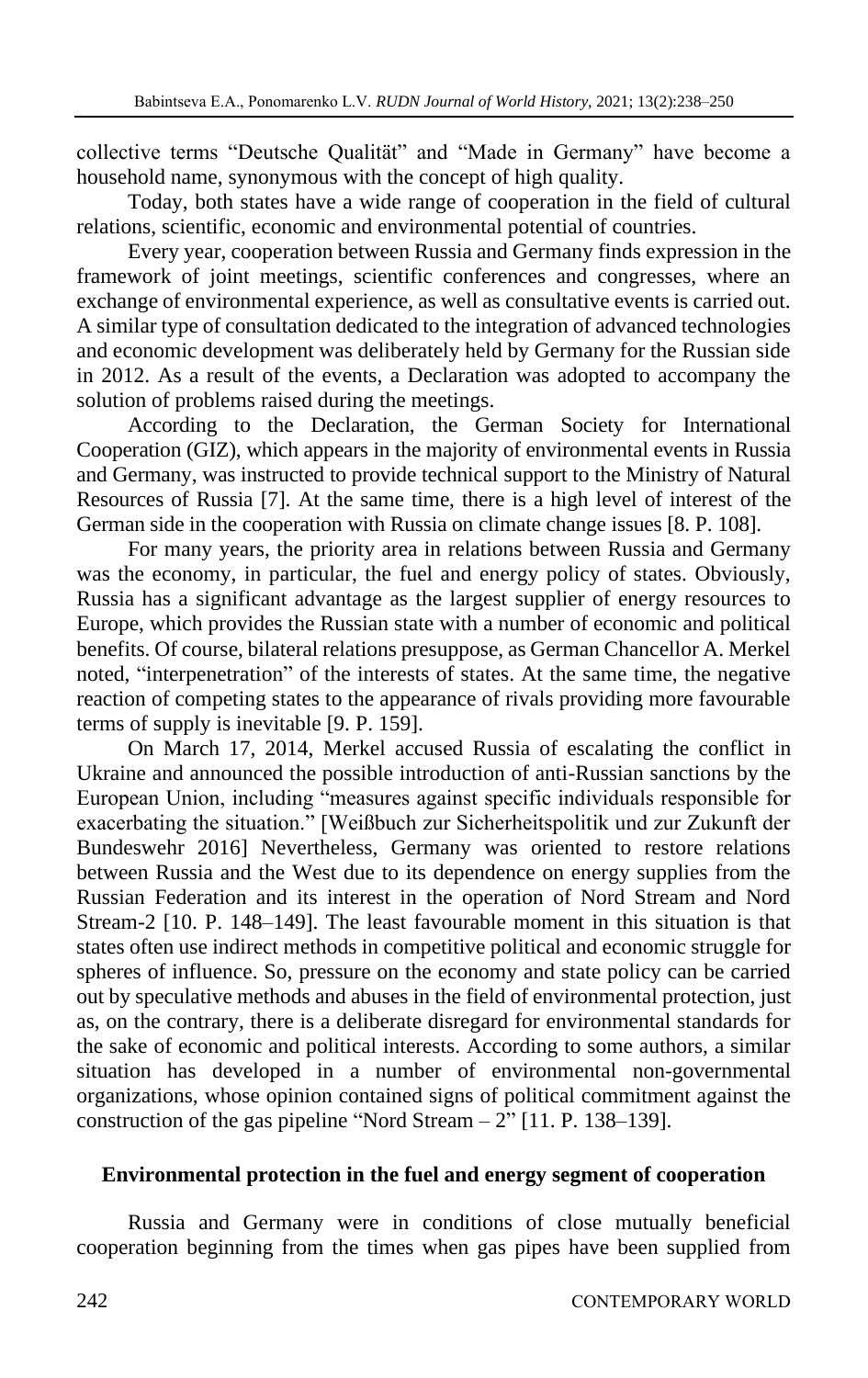Germany in 1970 according to the project "Gaz – Truby", and up to modern cooperation on the construction of the Nord Stream and Nord Stream-2 gas pipelines. This is largely due to the geopolitical position of states. This was expressed in the combined use of Russian natural resources and the German scientific and technological base. It is extremely important in the context of this issue to touch on the fact that during any joint fuel and energy project with the participation of Russia and Germany, both states will invariably turn to general environmental standardization and international legal acts in the field of environmental protection. So, regarding the Nord Stream project and its expansion, Nord Stream-2, we are talking about Articles 122 and 124 of the UN Convention on the Law of the Sea, on the basis of which the Baltic Sea can be classified as "closed and semi-closed seas" [12].

Self-cleaning of this type of closed water reservoirs has extremely low rates; for this reason a number of difficulties have arisen related to the need to minimize the threats of environmental disasters, which is impossible not to take into account when working with energy resources. In the course of the construction, questions arose regarding the reduction of the construction corridor itself and the preservation of the hydrological characteristics of the terrain. In particular, Russia, Germany, Finland, Estonia, Denmark, Sweden, Latvia, Lithuania and Poland are washed by the Baltic Sea depending on the state of the marine environment and the shelf. The Baltic Sea also indirectly serves Belarus, the Czech Republic, Norway, Slovakia and Ukraine as a drainage basin. Despite the economic interest, the parties faced not only the need for pan-European coordination. So, back in 2018, a number of Russian and foreign media announced protests of the largest environmental associations regarding the construction of an additional Nord Stream-2 pipeline. It was reported that the World Wildlife Fund (WWF) and the German Conservation Union (NABU) sent letters to the German Chancellor A. Merkel and the chairman of the Christian Social Union (CSU) Holst Seehofer, as well as the leader of the Social Democratic Party (SPD) Martin Schulz [13]. According to the appeal of environmental experts, Nord Stream-2 was described as a "climatic and political deadlock threatening the vulnerable ecological system of the Baltic Sea and driving a wedge between solidarity and trust within the European Union" [14].

In this regard, one can observe a sharp politicization of the raised environmental issue. Nevertheless, it was emphasized that even despite the threat of lawsuits, the decision to build in the waters of the Baltic Sea was in full responsibility taken in advance on the part of Germany by the authorized Stralsund Municipal Department and the Federal Office for Maritime Navigation and Hydrography [13]. Despite the fact that the German branch of WWF made claims regarding the threat of the gas pipeline to preserve the protected area and the environmental safety of the Baltic region, it should be emphasized that this organization remains a charitable foundation, i.e. an international public organization, and does not express the views of the state leadership.

It was recognized by all parties that the Nord Stream-2 commercial project should not be used for political purposes [15. P. 76]. The answer was also voiced on the Russian side by the General Director for Gas Projects of the National Energy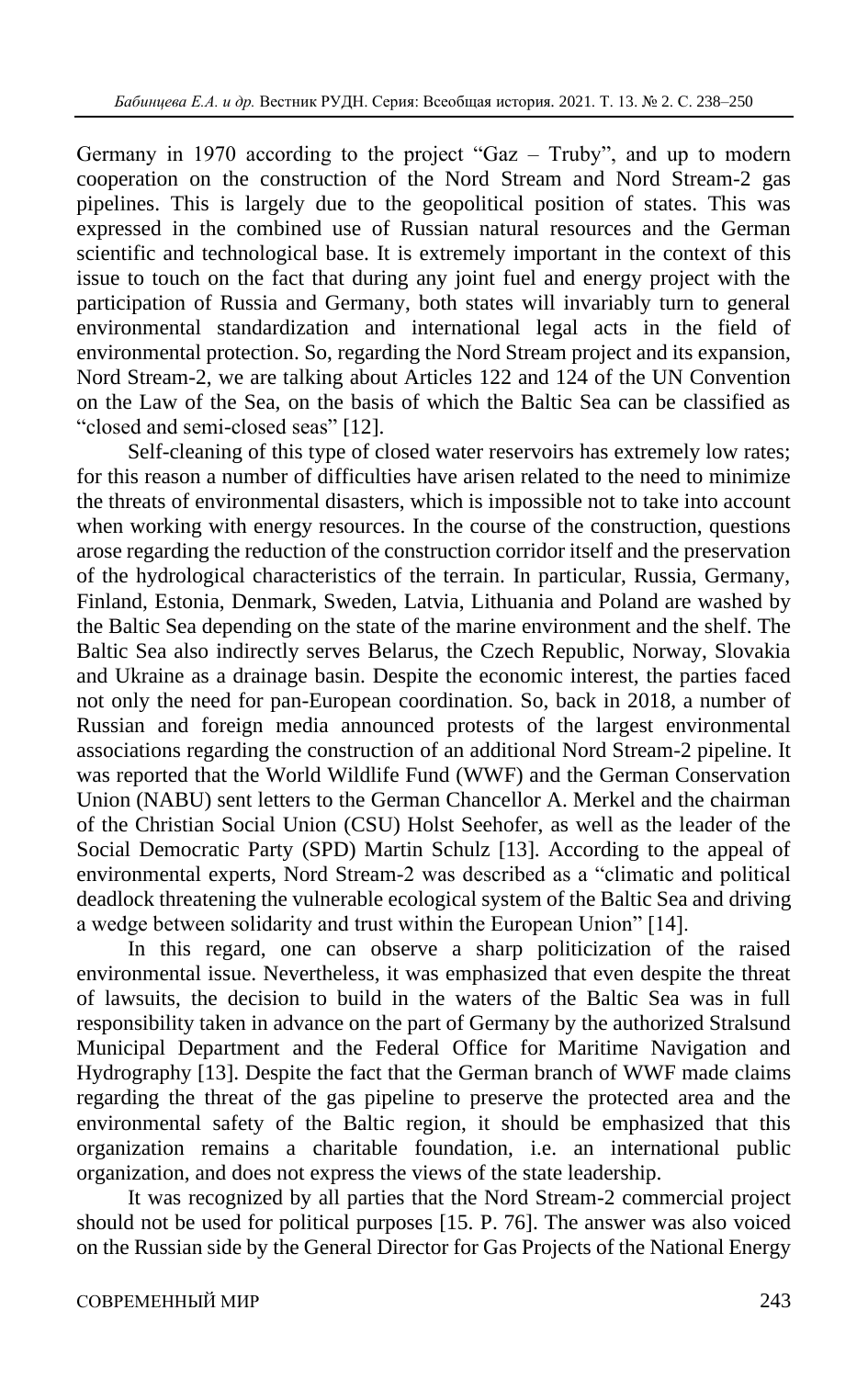Security Fund A.I. Grivach. It was announced that Nord Stream-2 poses no threat to the Baltic ecology. This was proved by the previous Nord Stream project, which passed a high level of environmental regulation and audits [16]. Moreover, as a result of the analysis devoted to the harmfulness of its environmental impact, it was found that the largest percentage of greenhouse gas emissions occur during the delivery of natural gas to the EU via the Ukrainian corridor, and the smallest through the Nord Stream [17. P. 8]. This fact underlines the greatest environmental feasibility of the project. "Environmental phobias" were actively used to torpedo the first "Nord Stream" by critics in Central and Eastern Europe, in particular Poland and Lithuania. The trouble-free operation of the gas pipeline since its launch in 2011 has additionally shown the inconsistency of such arguments [18. P. 7]. Similar argumentation also goes along with the work according to the plan of the Nord Stream-2 project.

## **Preservation of protected areas and the ecological balance of the Baltic region**

Due to the fact that, as a particularly weighty argument against the construction, it was stated that, in addition to the Baltic Sea basin, the pipeline runs on the territory of the Kurgalsky reserve in the Kingisepp district of the Leningrad region, a number of informational refutations of the environmental hazard of the project were published on the official website of the project both on the part of Russia, and on the part of Germany, as well as other European states. In addition to the obligations of the parties, the publications on the issuance of a building permit and the results of a study of local biomes with an environmental impact assessment (EIA), a special brochure was published; it was devoted directly to the impact of the Nord Stream-2 project on the reserve. A unique engineering approach of the parties to minimize damage to the soil and groundwater was noted in the brochure. In ecologically sensitive areas, for example, in wooded areas, the width of the corridor for laying the trench and its immediate depth were significantly reduced. Welding of pipes is carried out outside the territory of the reserve: finished chains are placed in a trench by pulling them. The use of heavy construction equipment was significantly reduced and technical means operate using biodegradable fuel. Noise level and interference with the natural biotic balance are limited; work is being carried out taking into account soil types and minimizing the impact on flora and fauna. On the part of Russia, the work has been noted towards achievement of multilevel control over compliance with environmental obligations. A special environmental monitoring program was timed to coincide with the project, involving a number of specialist contractors who compared the scale of actual work with an acceptable level of EIA. As an example, the organizers of the previous Nord Stream project invested an additional 40 million euros in a comprehensive environmental monitoring program. It included approximately 1000 stationary sampling points for measurements on 16 different environmental components during the construction phase and during the first three years of operation. The implementation of the project also included the work in the corridor of laying the gas pipeline on disposal of explosive ordnance that has remained in the Baltic Sea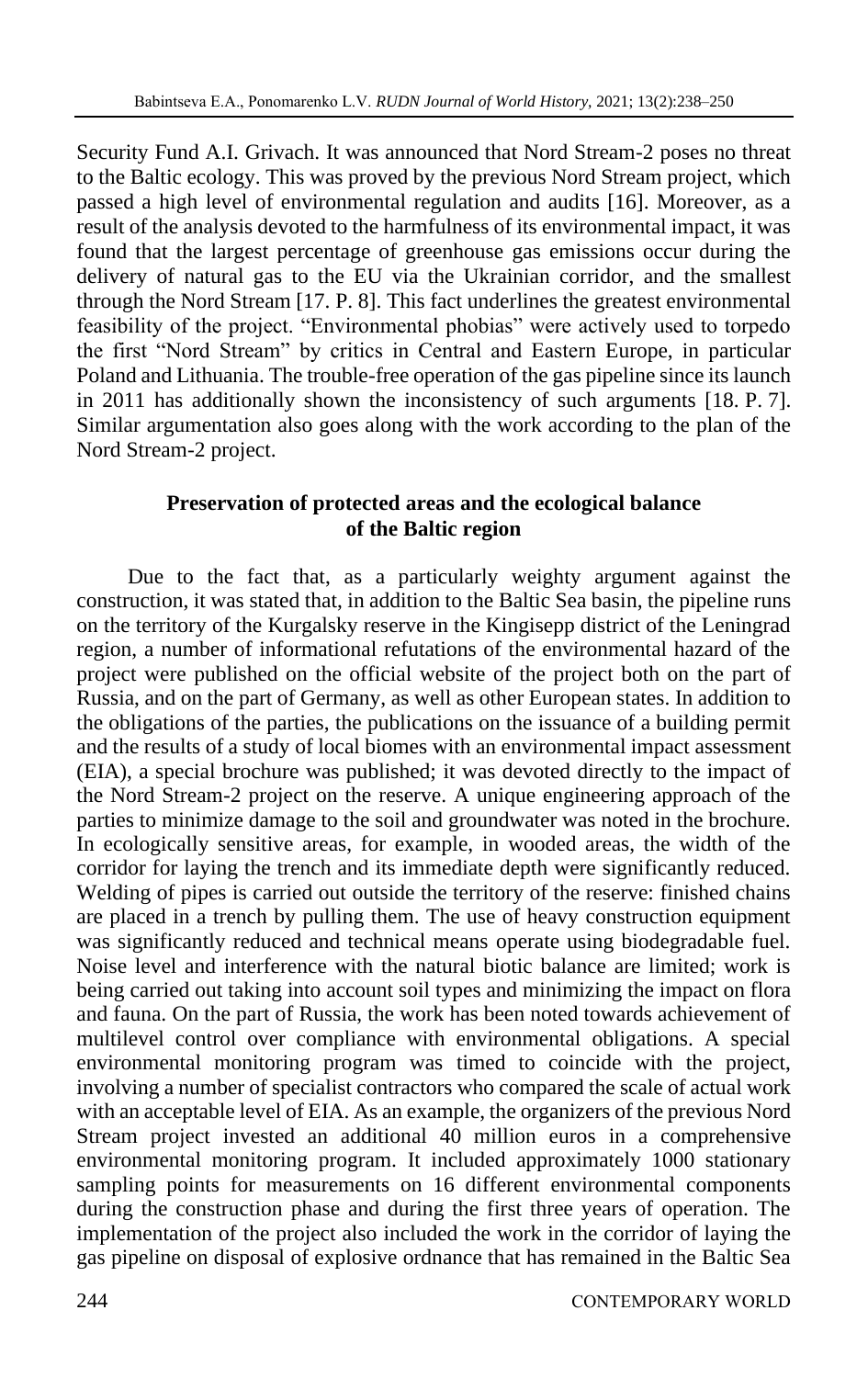since the time of the World Wars [19. P. 125]. According to an independent assessment, the total investment will ultimately reach 9.5 billion euros, given the interest of all countries participating in the Nord Stream-2 project [20].

About 40 independent specialized contractors were involved in environmental monitoring. By the end of 2020, the volume of Nord Stream-2 investments in environmental surveys, analysis, monitoring and environmental activities will exceed 100 million euros [21]. About 30 monitoring stations on the offshore section and more than 20 integrated observation points on the coastal area carry out detailed monitoring under the supervision of Rosprirodnadzor, the Committee for State Environmental Supervision, Forest Management of the Leningrad Region, etc. External auditors were involved to oversee the entire pipe installation both from the outside Russia and Germany represented by the All-Russian Research Institute of Ecology, the Dutch international company Royal Haskoning DHV and the Environmental resource management (ERM) being a leading international organization in the field of environmental consultations [22].

In addition to the WWF protest, which activity focuses on a wide range of environmental issues, there are more narrowly focused organizations, such as the United Nations Environment Program and the International maritime organization, created within the UN to promote international scientific ideas on environmental protection and standardization of shipping, respectively. Also, there are more specific ones, such as The Information Office for the Baltic Proper in Stockholm, which are the result of the Swedish environmental bill and regulate the biochemical safety of the Baltic waters; German research institute GEOMAR – Helmholtz Center for Ocean Research Kiel, dealing with climate dynamics, marine ecology and biogeochemistry of water bodies; the Baltic Environmental Information Dissemination System project created in Germany, which promotes the ideas of transport and energy regulation in the Baltic region, as well as includes materials for the formation of a sustainable development concept; Coalition Clean Baltic, a large non-governmental organization in Helsinki created from an association of more than 25 non-profit organizations in the Baltic countries, including Russia, Germany, Finland, Latvia and others, involved in the protection of the Baltic Sea waters, and many others [23. P. 137–143].

As part of the presentation by Dirk von Ameln, Senior Advisor to the Executive Director of the Nord Stream-2 Project, the positive impact of the experience of building the previous energy supply mains was noted. He especially noted that Nord Stream-2 will surpass the first project in terms of safety and environmental protection [24].

It should be noted that the case of main pipeline energy projects is only a relevant example of the economic cooperation of adjacent states; it is interesting in that the situation entailed a tremendous environmental resonance, which required an immediate reaction from all the actors in the transaction.

The specifics of the interaction between Russia and Germany regarding environmental aspects is that, in addition to the nationwide interest, Germany has a point-wise regional interest of a number of domestic entities. In addition to hightech clusters and partner universities, the interaction extends to tenders, business projects and utilities. So, in 2014, a plant for the production of sodium hypochlorite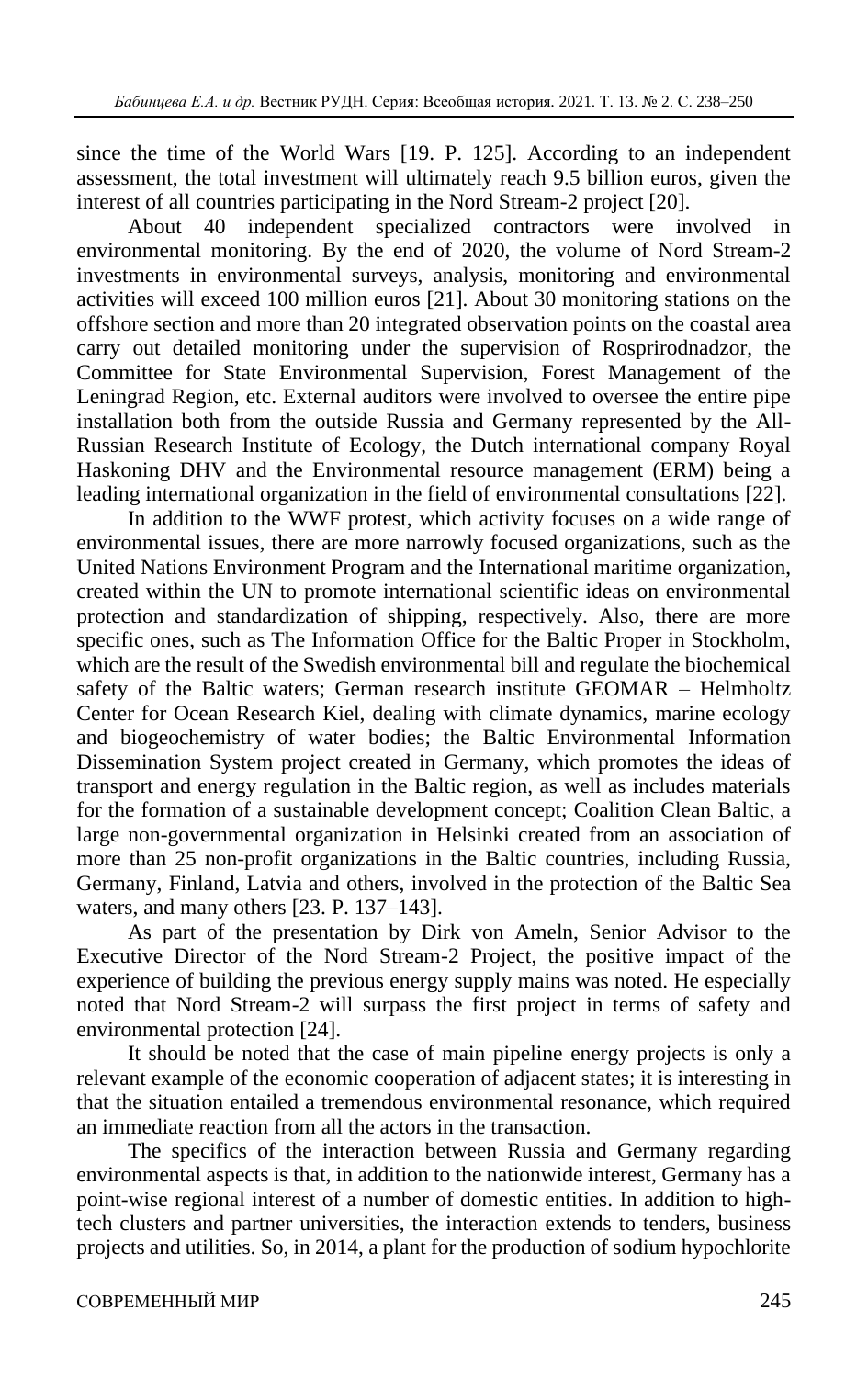was built in the south-east of Moscow replacing liquid chlorine in the process of water treatment in the capital's water supply. The construction tender was won by the German company WTE Wassertechnik GmbH, which introduced its technologies into the daily water treatment process for Muscovites [25]. Collaboration with this contractor has occurred before. As part of a public-private partnership at the regional level, in 2009 the mini-TPP burning biogas produced at the Kuryanovsky treatment facilities was commissioned [26. P. 10].

### **Conclusion**

Thus, the environmental cooperation between Russia and Germany is a series of processes that arise not only at the scientific level of interaction, but also in the course of solving global general political problems. In particular, the formulation of environmental objectives is becoming urgent in economic sectors during industrial and also fuel and energy cooperation, where it is highly likely that severe types of anthropogenic harm to the environment will be caused. Borrowing the best practices of partner countries is not only a path to progress and a good chance to implement bilateral partnerships and strengthen ties between states. Any kind of borrowing includes risks of a certain level of dependence on the state that provided the support. So, for example, this can be expressed in the lack of supply of parts for the operation of imported equipment when it is impossible to produce their affordable analogues in the borrowing country. Environmental cooperation at the beginning of the XX century deliberately progressed only thanks to the efforts of the scientific community. Only in the second half of the last century, when the issues of nature conservation and the environmental crisis began to be more often considered according to a separate agenda at international meetings, the interstate relations being built on the principle of fulfilling the norms of international environmental law became an engine in the development of the environmental paradigm. This kind of interaction leads to bilateral teamwork of partner entities representing different states. To one degree or another, the need to formulate and solve private environmental problems often arises during such interaction in business, scientific, fuel and energy, construction and other types of projects. A similar case was considered by the example of the route through the water and protected areas. Cases of environmental crimes and violations of generally recognized environmental protection standards, as well as general political issues that could influence positive decisions in the implementation of such projects were deliberately not considered in this context. Favourable experience in the field of environmental protection and ecological cooperation between Russia and Germany proves that further cooperation in these areas is a focused and desirable continuation of fruitful mutually beneficial cooperation between the states considered.

#### **REFERENCES**

- [1] Durnovtsev VI. "Environmental History" as "Ecologicheskaya Istoriya" (Historiographical Notes). *Bulletin of the Surgut State Pedagogical University*. 2017 (6):10–19.
- [2] Chernykh VV. Forest legislation during the reign of Peter I. *Siberian Journal of Law.* 2012. No 1 (56):29–35.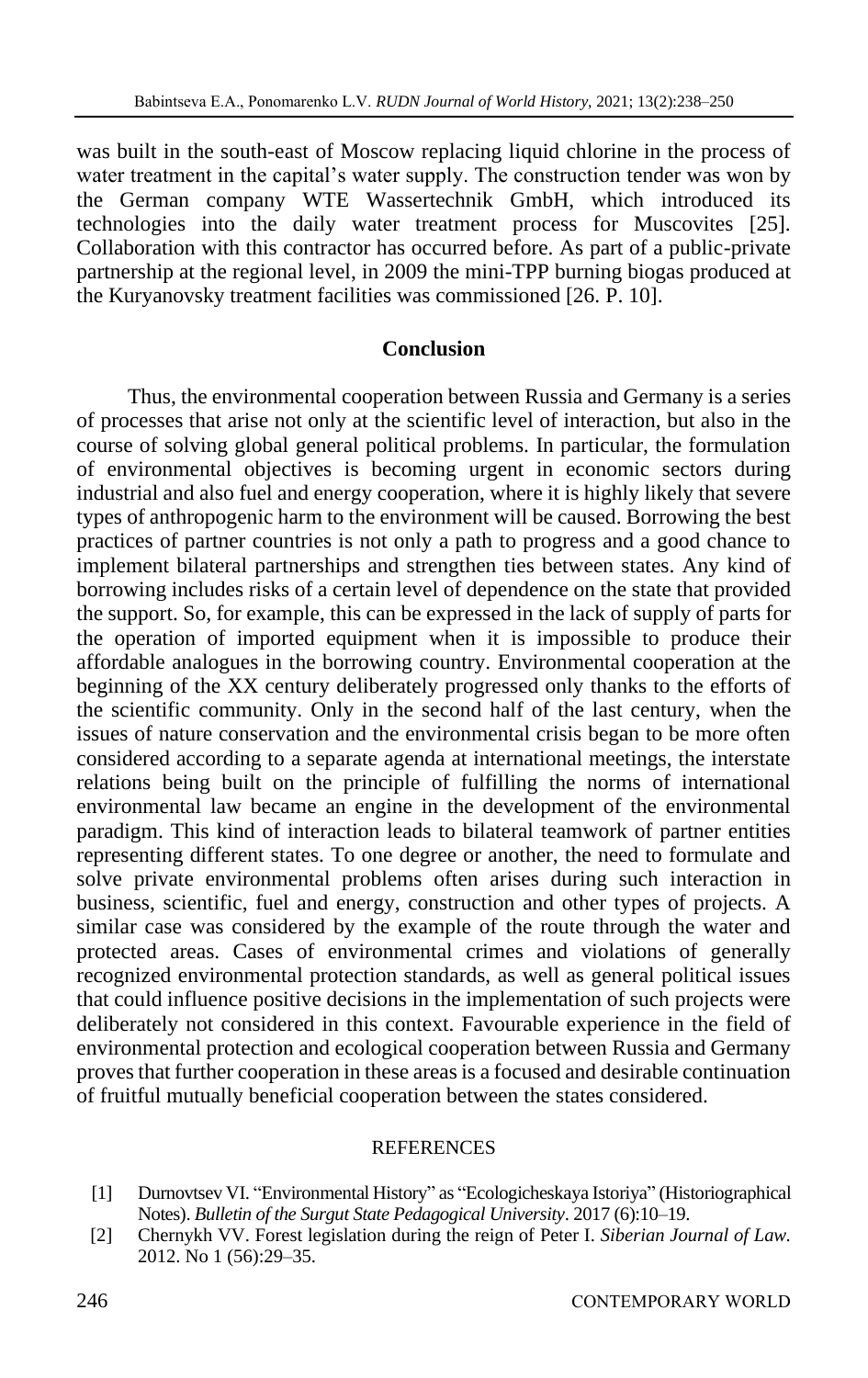- [3] Istomina EG. Forestry of the provinces of European Russia in the 19th early 20th centuries: management and protection mechanisms. *Bulletin of the RSUH: Scientific journal: Academic Journal* . 2014. No 17 (139):171.
- [4] Straubinger J. *Sehnsucht Natur: Geburt einer Landschaft. Salzburg: Umschlaggestaltung, Herstellung und Vertrag: Books on Demand* GmbH, D-Notderstedt, 2009.
- [5] Pogrebinskaya VA. To help those studying economic science. The Second Industrial Revolution. *Economic Journal*. 2005(10):1–133.
- [6] Kolominsky YaL., Belanovskaya OV. Environmental consciousness of the individual: "ego" and "eco" orientation. *Medical and social ecology of the individual: state and prospects: Proceedings of the IX International Conference, April 2–3, 2011, Minsk.* Editorial board: VA. Prokasheva (editor-in-chief) [et. Al.] Minsk: Publishing Center of BSU, 2011. Р. 34
- [7] Bilateral cooperation with Russia in the field of environmental protection. Federal Ministry of Foreign Affairs of Germany. URL: https://germania.diplo.de/ ru-ru/themen/wirtschaft/umweltschutz-bilaterale-zusammenarbeit/1295438 [Accessed date: 01.05.2020]
- [8] Basov FA. Energy and environmental cooperation between Russia and Germany. *World Economy and International Relations*. 2011. (8):108.
- [9] Gamzalov SD. *Russian-German relations: specifics and development prospects.*  Power. 2010(6).
- [10] Avdeenko EG. Problems and prospects for the development of Russian-German relations (2000–2018). *Magistra Vitae: electronic journal on historical sciences and archeology*. 2018(2):146–153.
- [11] Roginko SA. Nord Stream-2: Imaginary Environmental Risks. *Scientific and Analytical Bulletin of the Institute of Europe, Russian Academy of Sciences*. 2018(4):136–141.
- [12] United Nations Convention on the Law of the Sea, Part IX, Art. 122–123. Website of the United Nations. URL: http://www.un.org/ru/documents/decl\_conv/conventions/ pdf/lawsea.pdf [Accessed date: 10.04.2020].
- [13] WWF und Nabu fordern Stopp von Nord Stream 2. Der Tagesspiegel. URL: https://www.tagesspiegel.de/politik/kritik-an-geplanter-erdgas-pipeline-wwf-undnabu-fordern-stopp-von-nord-stream-2/20835982.html [Accessed date: 23.04.2020].
- [14] "Nord Stream 2" does not threaten the ecology of the Baltic, expert says. RIA NEWS. URL: https://ria.ru/20180112/1512488457.html [Accessed date: 12.05.2020].
- [15] Belov VB. The Nord Stream-2 Project Opportunities and Risks of Implementation. *Scientific and Analytical Bulletin of the Institute of Europe*, Russian Academy of Sciences. 2018 (3):74-80.
- [16] Expert believes Nord Stream 2 does not threaten the Baltic ecology. RIA NEWS. URL: https://ria.ru/20180112/1512488457.html [Accessed date: 05.12.2020]
- [17] Aksyutin OE., Ishkov AG., Romanov KV., Pystina NB., Akopova GS., Kosolapova EV. Ecological efficiency of production and use of natural gas based on the assessment of the full life cycle. News of gas science. 2017, 33(5):3–11.
- [18] Starikov SA. "Nord Stream-2": The dilemma of European energy interests*. Internet Journal of Science of Science.* Volume 9, No 6 (2017) [Digital source]: https://naukovedenie.ru/ PDF/132EVN617.pdf (free access) [Accessed date: 06.10.2020].
- [19] Smirnov SV. Russia-Germany: Nordstream an example of goodwill and effective cooperation (a difficult history of a large project) . Modern Europe. 2013, 54(2):116–128.
- [20] Berkhahn A., Kruse M. Economic impact on Europe of the Nord Stream-2 project: Analysis of effects on job creation and GDP (2017). Arthur D Little, [Digital source]: https://www.adlittle.com/sites/default/files/viewpoints/adl\_nord\_stream\_2\_economic \_impact-report.pdf [Accessed date: 01.07.2020].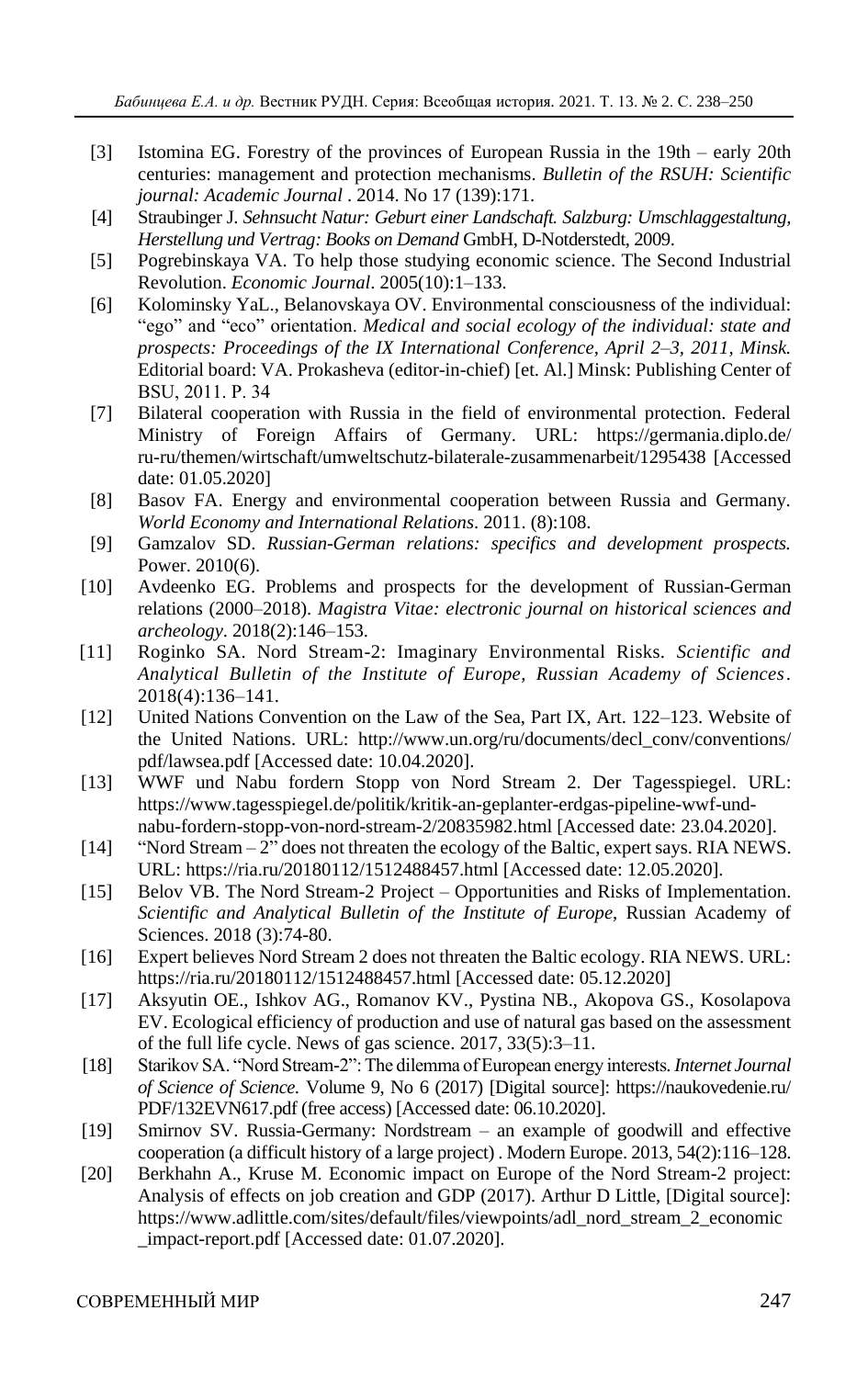- [21] The results of the annual environmental monitoring confirm the conclusions of the environmental impact assessment report. Nord Stream 2. URL: https://www.nordstream2.com/en/dlia-pressy/novosti-i-meropriiatiia/rezultaty-ezhegodnogoekologicheskogo-monitoringa-podtverzhdaiut-zakliucheniia-otchiota-ob-otsenkevozdeistviia-na-okruzhaiushchuiu-sredu-141 [Accessed date: 06.19.2020].
- [22] Nord Stream 2 in Russia: responsible implementation of the project in the Kurgalsky Reserve, November 2019. Official website of the Nord Stream project 2 (PDF). URL: https://www.nord-stream2.com/ru/download/document/388/ [Accessed date: 10.05.2020].
- [23] Babintseva E., Mansur D., Trifonova E., Knyazeva V. Cooperation On the issue of in-ternational cooperation in the field of protection of inland water objects using the example of the Baltic Sea References: 5th International Multidisciplinary Scientific Conference on Social Sciences and Arts SGEM 2018, www.sgemsocial.org, SGEM2018 Conference Proceedings, 26 August – 1 September, 2018, Vol. 5, Issue 1.2, P. 137–143.
- [24] Von Ameln D. Choosing the route of the Nord Stream-2 project in Russia and the approach to biodiversity conservation. Nord Stream. St. Petersburg May 18, 2017 [Digital source] https://ccb.se/Evidence2017/NS2/Introduction\_Route%20selection% 20round%20table.pdf [Accessed date: 07.01.2020].
- [25] Moscow Mayor opened a plant for the production of sodium hypochlorite. MVK Mosvodokanal. [Digital source] URL: http://www.mosvodokanal.ru/press/news/7064 [Accessed date: 07.11.2020].
- [26] Faustova IL. Analysis of the implementation of regional energy saving infrastructure projects using public-private partnership mechanisms in the regions of Russia. Economic analysis: theory and practice. 2012, 31 (286):7–12.

## БИБЛИОГРАФИЧЕСКИЙ СПИСОК

- [1] *Дурновцев В.И.* «Environmental history» как «экологическая история» (Историографические заметки) // Вестник Сургутского государственного педагогического университета. 2017. No. 6. C. 10–19.
- [2] *Черных В.В.* Лесное законодательство в период правления Петра I // Сибирский юридический вестник. 2012. № 1 (56). С. 29–35.
- [3] *Истомина Э.Г.* Лесное хозяйство губерний европейской России в XIX начале XX в.: механизмы управления и охраны // Вестник РГГУ: Научный журнал: Academic JournalN. 2014. № 17 (139). С. 171.
- [4] *Straubinger J.* Sehnsucht Natur: Geburt einer Landschaft. Salzburg: Umschlaggestaltung, Herstellung und Vertrag: Books on Demand GmbH, D-Notderstedt, 2009. 308 s.
- [5] *Погребинская В.А.* В помощь изучающему экономическую науку. Вторая промышленная революция // Экономический журнал. 2005. № 10. С. 1–133.
- [6] *Коломинский Я.Л., Белановская О.В.* Экологическое сознание личности: «эго» и «эко» ориентация // Медико-социальная экология личности: состояние и перспективы: Материалы IX Междунар. конф., 2–3 апр. 2011 г., Минск. / редкол.: В.А. Прокашева (отв. ред.) [и др.] – Мн.: Изд. центр БГУ, 2011. с. 34.
- [7] Двустороннее сотрудничество с Россией в области защиты окружающей среды // Федеральное министерство иностранных дел Германии. URL: https://germania.diplo.de/ ru-ru/themen/wirtschaft/umweltschutz-bilaterale-zusammenarbeit/1295438 (дата обращения: 01.05.2020).
- [8] *Басов Ф.А.* Энергетическое и экологическое сотрудничество России и Германии // Мировая экономика и международные отношения. 2011. № 8. С. 108.
- [9] *Гамзалов С.Д.* Российско-германские отношения: специфика и перспективы развития // Власть. 2010. № 6. с. 159.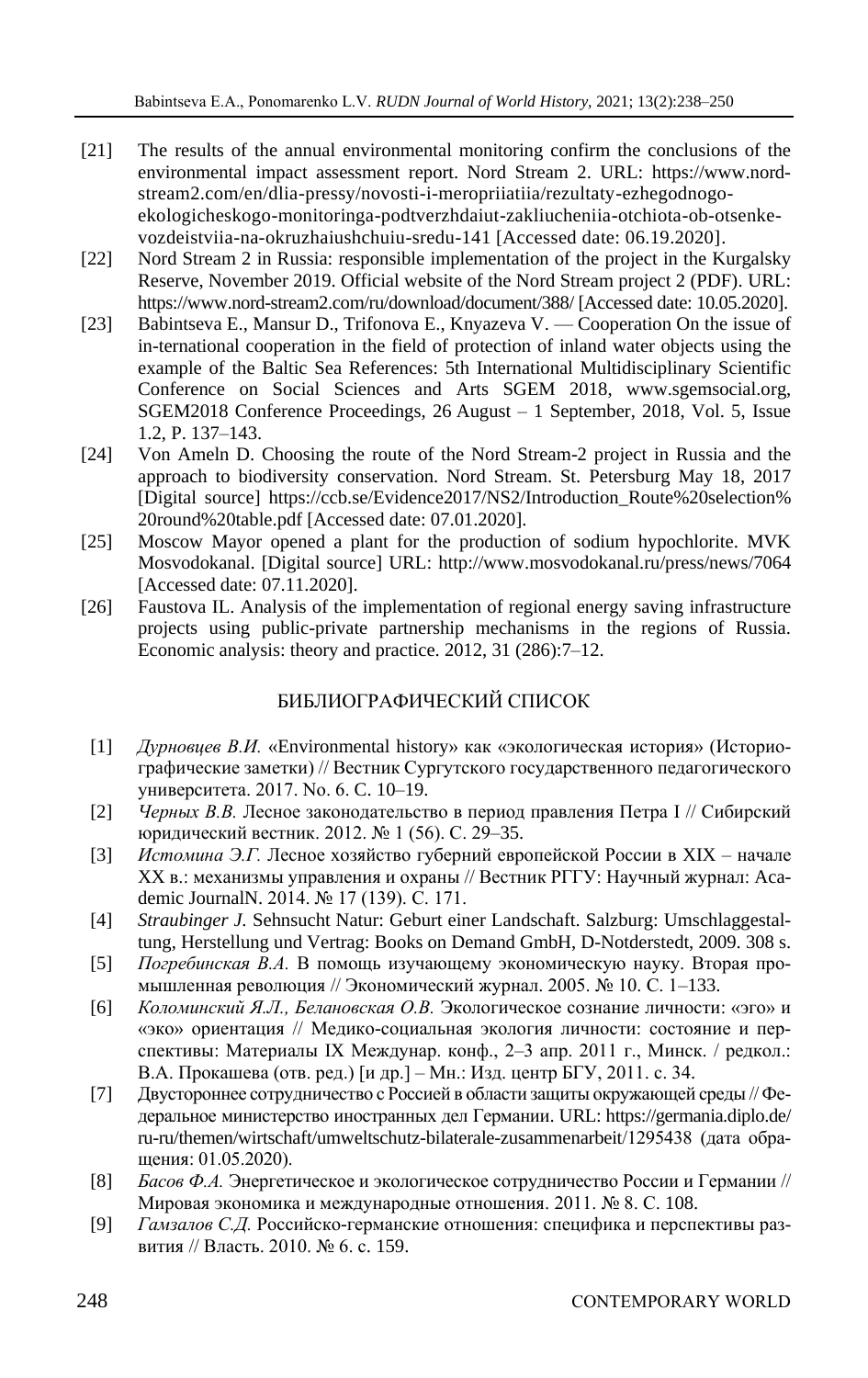- [10] *Авдеенко Е.Г.* Проблемы и перспективы развития российско-германских отношений (2000–2018) // Magistra Vitae: электронный журнал по историческим наукам и археологии. 2018. № 2. С. 146–153.
- [11] *Рогинко С.А.* «Северный поток 2»: мнимые экологические риски // Научно-аналитический Вестник Института Европы РАН. 2018. № 4. С. 136–141.
- [12] Конвенция организации объединенных наций по морскому праву, ч. IX, ст. 122– 123 // Сайт Организации объединенных наций. URL: http://www.un.org/ru/documents/ decl\_conv/conventions/pdf/lawsea.pdf (дата обращения: 10.04.2020).
- [13] WWF und Nabu fordern Stopp von Nord Stream 2 // Der Tagesspiegel. URL: https://www.tagesspiegel.de/politik/kritik-an-geplanter-erdgas-pipeline-wwf-und-nabufordern-stopp-von-nord-stream-2/20835982.html (дата обращения: 23.04.2020).
- [14] «Северный поток 2» не угрожает экологии Балтики, считает эксперт // РИА НО-ВОСТИ. URL: https://ria.ru/20180112/1512488457.html (дата обращения: 12.05.2020).
- [15] *Белов В.Б.* Проект «Северный поток-2» шансы и риски реализации // Научноаналитический Вестник Института Европы РАН. 2018. № 3. С. 74–80.
- [16] «Северный поток 2» не угрожает экологии Балтики, считает эксперт // РИА НО-ВОСТИ. URL: https://ria.ru/20180112/1512488457.html (дата обращения: 12.05.2020).
- [17] *Аксютин О.Е., Ишков А.Г., Романов К.В., Пыстина Н.Б., Акопова Г.С., Косолапова Е.В.* Экологическая эффективность производства и использования природного газа на основе оценки полного жизненного цикла // Вести газовой науки. 2017. № 5(33). С. 3–11.
- [18] *Стариковс А.* «Северный поток-2»: Дилеммность европейских энергетических интересов // Интернетжурнал «Науковедение» Том 9, № 6 (2017) [Электронный ресурс]: https://naukovedenie.ru/PDF/132EVN617.pdf (доступ свободный) (дата обращения: 10.06.2020).
- [19] *Смирнов С.В.* Россия-Германия: Nordstream пример доброй воли и эффективного сотрудничества (непростая история большого проекта) // Современная Европа. 2013. № 2 (54). С. 116–128.
- [20] *Berkhahn A., Kruse M.* Economic impact on Europe of the Nord Stream 2 project: Analysis of effects on job creation and GDP (2017) // Arthur D Little, [Электронный pecypc]: https://www.adlittle.com/sites/default/files/viewpoints/adl\_nord\_stream\_2\_ economic\_impact-report.pdf (дата обращения: 01.07.2020).
- [21] Результаты ежегодного экологического мониторинга подтверждают заключения отчёта об оценке воздействия на окружающую среду // Nord Stream 2. URL: https://www.nord-stream2.com/ru/dlia-pressy/novosti-i-meropriiatiia/rezultaty-ezhegodnogo-ekologicheskogo-monitoringa-podtverzhdaiut-zakliucheniia-otchiota-ob-otsenkevozdeistviia-na-okruzhaiushchuiu-sredu-141/ (дата обращения: 19.06.2020).
- [22] «Северный поток 2» в России: ответственная реализация проекта в Кургальском заказнике, ноябрь 2019 // Официальный сайт проекта Nord Stream 2 (PDF). URL: https://www.nord-stream2.com/ru/download/document/388/ (дата обращения: 10.05.2020).
- [23] *Babintseva E., Mansur D., Trifonova E., Knyazeva V. –* Cooperation On the issue of in-ternational cooperation in the field of protection of inland water objects using the example of the Baltic Sea References: 5th International Multidisciplinary Scientific Conference on Social Sciences and Arts SGEM 2018, www.sgemsocial.org, SGEM2018 Conference Proceedings, ISBN 978-619-7408-62-1 / ISSN 2367-5659, 26 August – 1 September, 2018, Vol. 5, Issue 1.2, P. 137–143.
- [24] *Фон Амельн Д.* Выбор маршрута проекта «Северный поток-2» в России и подход к сохранению биоразнообразия // Nord Stream. Санкт-Петербург 18 Мая 2017 [Электронный ресурс] https://ccb.se/Evidence2017/NS2/Introduction\_Route%20selection%20round%20table.pdf (дата обращения: 01.07.2020).